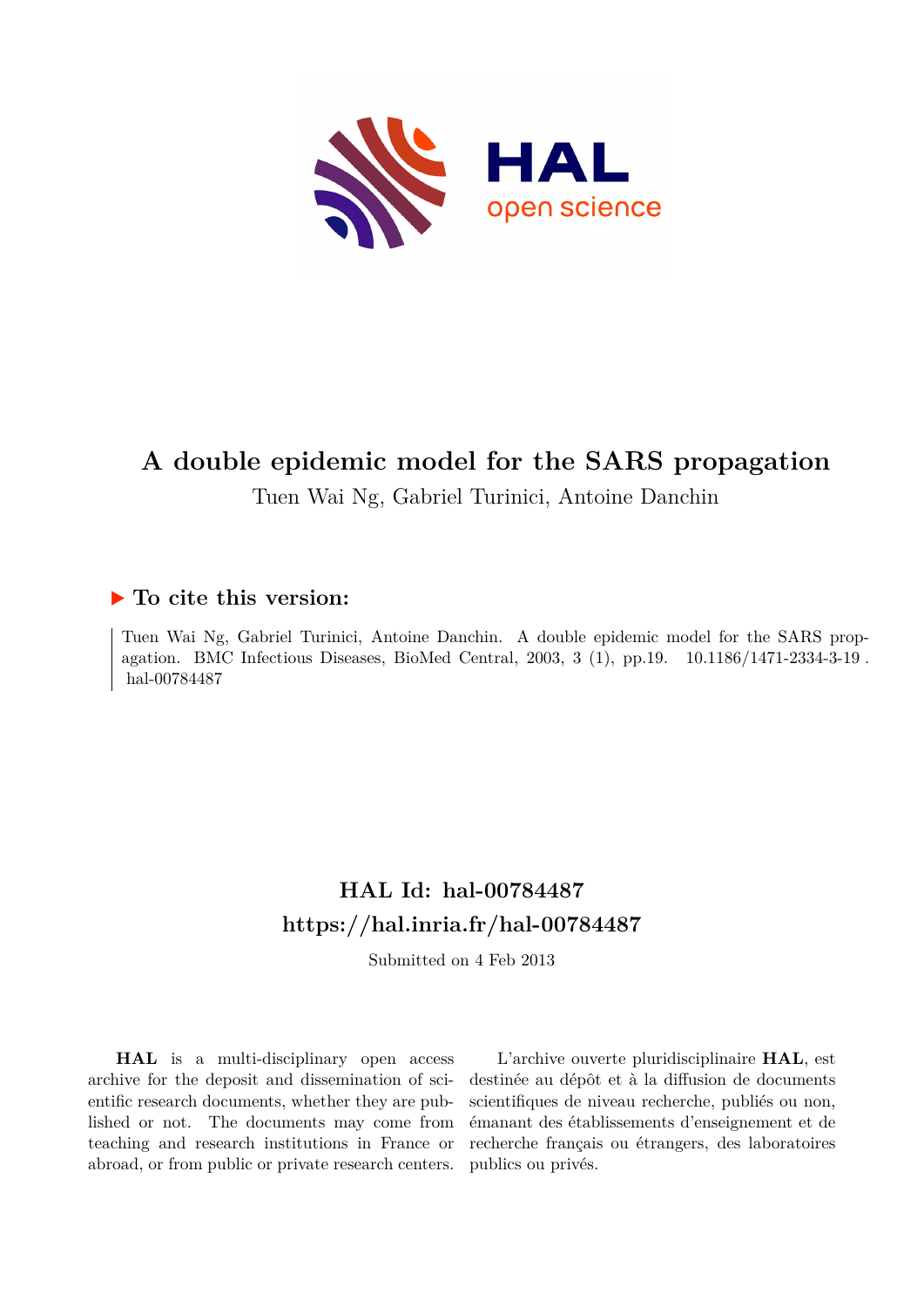# Research article **Contract Contract Contract Contract Contract Contract Contract Contract Contract Contract Contract Contract Contract Contract Contract Contract Contract Contract Contract Contract Contract Contract Contra**

# **A double epidemic model for the SARS propagation** Tuen Wai Ng<sup>\*1</sup>, Gabriel Turinici<sup>2,3</sup> and Antoine Danchin<sup>4</sup>

Address: <sup>1</sup>Department of Mathematics, The University of Hong Kong, Hong Kong, China, <sup>2</sup>Inria Rocquencourt Domaine de Voluceau, Rocquencourt, France, <sup>3</sup>Centre d'Enseignement et de Recherche en Mathématiques, Informatique et Calcul Scientifique-ENPC, Marne La Vallée, France and <sup>4</sup>Génétique des Génomes Bactériens,Institut Pasteur, Paris, France

Email: Tuen Wai Ng\* - ntw@maths.hku.hk; Gabriel Turinici - Gabriel.Turinici@inria.fr; Antoine Danchin - adanchin@pasteur.fr \* Corresponding author

Published: 10 September 2003

*BMC Infectious Diseases* 2003, **3**:19

[This article is available from: http://www.biomedcentral.com/1471-2334/3/19](http://www.biomedcentral.com/1471-2334/3/19)

© 2003 Ng et al; licensee BioMed Central Ltd. This is an Open Access article: verbatim copying and redistribution of this article are permitted in all media for any purpose, provided this notice is preserved along with the article's original URL.

#### **Abstract**

**Background:** An epidemic of a Severe Acute Respiratory Syndrome (SARS) caused by a new coronavirus has spread from the Guangdong province to the rest of China and to the world, with a puzzling contagion behavior. It is important both for predicting the future of the present outbreak and for implementing effective prophylactic measures, to identify the causes of this behavior.

**Results:** In this report, we show first that the standard Susceptible-Infected-Removed (SIR) model cannot account for the patterns observed in various regions where the disease spread. We develop a model involving two superimposed epidemics to study the recent spread of the SARS in Hong Kong and in the region. We explore the situation where these epidemics may be caused either by a virus and one or several mutants that changed its tropism, or by two unrelated viruses. This has important consequences for the future: the innocuous epidemic might still be there and generate, from time to time, variants that would have properties similar to those of SARS.

**Conclusion:** We find that, in order to reconcile the existing data and the spread of the disease, it is convenient to suggest that a first milder outbreak protected against the SARS. Regions that had not seen the first epidemic, or that were affected simultaneously with the SARS suffered much more, with a very high percentage of persons affected. We also find regions where the data appear to be inconsistent, suggesting that they are incomplete or do not reflect an appropriate identification of SARS patients. Finally, we could, within the framework of the model, fix limits to the future development of the epidemic, allowing us to identify landmarks that may be useful to set up a monitoring system to follow the evolution of the epidemic. The model also suggests that there might exist a SARS precursor in a large reservoir, prompting for implementation of precautionary measures when the weather cools down.

#### **Background**

Since November 2002 (and perhaps earlier) an outbreak of a very contagious atypical pneumonia (now named Severe Acute Respiratory Syndrome) initiated in the Guangdong Province of China. This outbreak started a world-wide epidemic after a medical doctor from Guangzhou infected several persons at an hotel in Kowloon around February 21<sup>st</sup>, 2003 (SAR Hong Kong, China). Although apparently classical in its onset, the pattern of the outbreak became puzzling after an estate in Hong Kong was affected, with a huge number of patients infected by the virus apparently causing the disease. In particular it appeared that underlying this highly focused outbreak there remained a more or less constant



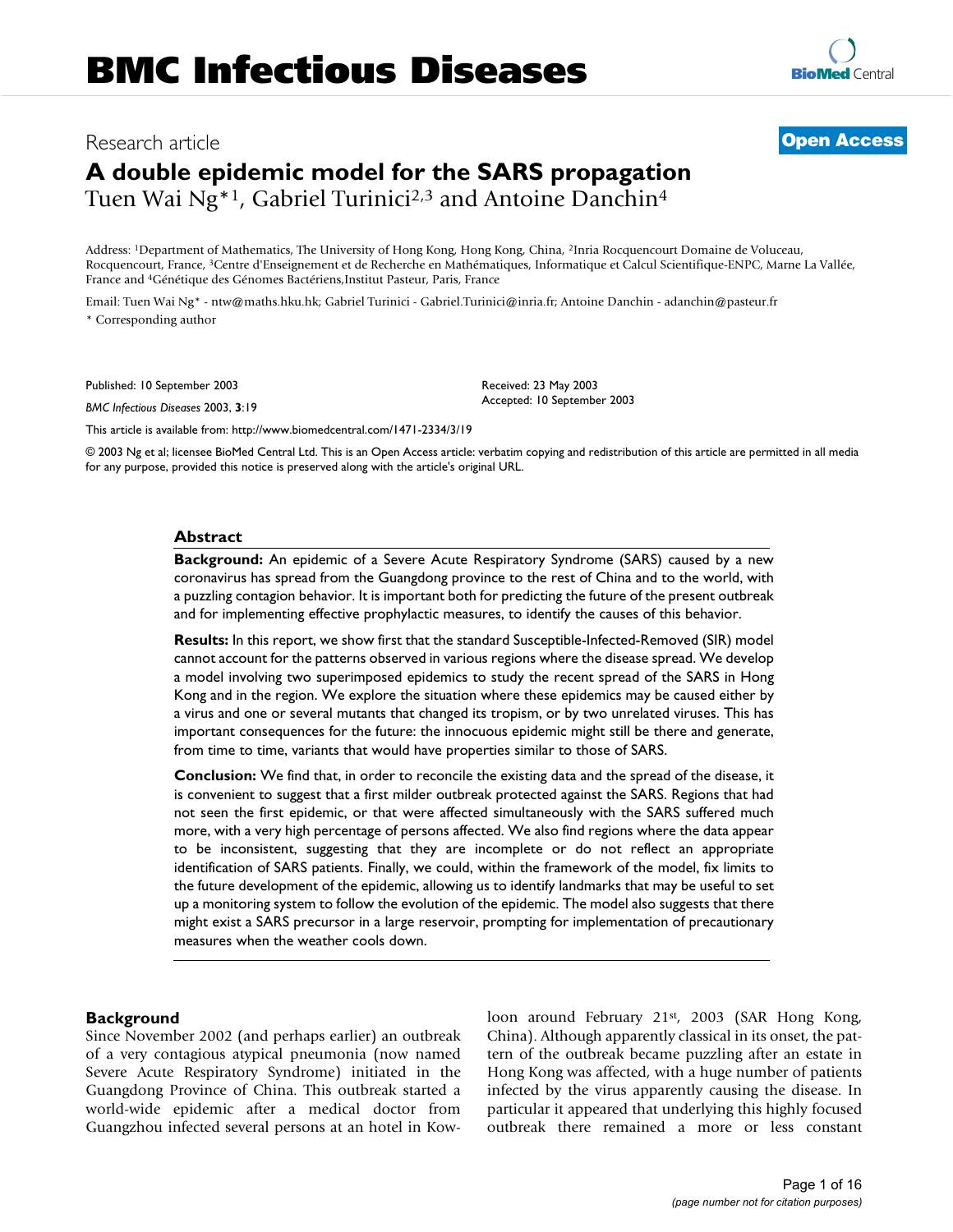background infection level, that remained present in Guangdong for a long time and witnessed a slow decline in Hong Kong, on which superimposes sudden local outbreaks. This pattern is difficult to reconcile with a standard epidemic pattern for reasons that have to be analyzed. Many hypotheses can be put forward to account for this observation. Learning from a set of coronavirus mediated epidemics that affected pigs in the 1983 –1985 [1] we chose to explore here the consequences of a situation where two overlapping epidemics interfere with each other. The hypothesis of the double epidemic model for SARS we develop here is as follow. It is based on the high mutation and recombination rate of coronaviruses [2], and on the observation that tissue tropism can be changed by simple mutations [3]. There are two epidemics, one epidemic is SARS caused by a coronavirus virus, call it virus A. Another epidemic, which may have appeared before SARS, is assumed to be extremely contagious because of the nature of the virus and of its relative innocuousness, could be propagated by contaminated food and soiled surfaces. It could be caused by some coronavirus, call it virus B. The most likely is that it would cause gastroenteritis (this fits with the observation that many people had diarrhoea for about one day, during this winter in Guangdong and in Hong Kong). The most likely origin of virus A is a more or less complicated mutation or recombination event from virus B [4–6]. We also explore the possible situation where viruses A and B would be of totally different origin, but would cause an overlapping immune response of the host. Both epidemics would spread in parallel, and it can be expected that the epidemic caused by virus B which is rather innocuous, protects against SARS (so that naïve regions, not protected by the epidemic B can get SARS large outbreaks). Various consequences of the spreading pattern of this double epidemic hypothesis are discussed in relation with the puzzling distribution of the disease in Mainland China, noticeably, in the huge difference witnessed between the situation in Beijing and in Shanghai (both regions have tight and frequent contacts with Guangdong and Hong Kong). As a side prediction of the model we can infer conclusions on the accuracy of available epidemiological data.

#### **Results**

In this paper, we introduce a new epidemic model to study the outbreak of SARS in China. We begin with a brief review on a classical epidemic model, the so called Susceptible-Infected-Removed (SIR) model which is simple and useful when one tries to understand the propagation of many real-life epidemics. We then point out the shortcomings of the SIR model and explain our motivations of building a new epidemic model. While this new model is still relatively simple, it has some nice properties

which makes it possible to model better the outbreak of SARS in Hong Kong and other cities.

#### *Review on the standard SIR model*

Consider a disease that, after recovery, confers immunity (which includes deaths: dead individuals are still counted). We assume that there is no entry into or departure from the population. The population can then be divided into three distinct classes; the susceptibles, *S*, who can catch the disease; the infectives, *I*, who have the disease and can transmit it; and the removed class, *R*, namely those who have either had the disease, or are recovered, immune or isolated until recovered. Here we follow the definition of the class *R* given in [8]. However, we would like to draw the readers' attention that this definition of the class *R* is different from those given in [7], [11] which do not include isolated infectives in the class *R*. The progress of individuals is schematically described by *S* →  $I \rightarrow R$ . Let *S*(t), *I*(t) and *R*(t) be the number of individuals in each of the corresponding class at time *t*. Note that usually only *R*(t) can be known. It is often considered that *R(t)* is the cumulative number of patients admitted to hospitals. With some reasonable assumptions (which will be explained in details in the next section), we can show that these three functions are governed by the following system of nonlinear ordinary differential equations (see next section for the derivation of these differential equations):

$$
\frac{dS}{dt} = -rS(t)I(t)
$$
 (SIR-1)  
\n
$$
\frac{dI}{dt} = rS(t)I(t) - aI(t)
$$
 (SIR-2)  
\n
$$
\frac{dR}{dt} = aI(t)
$$
 (SIR-3)

where *r* is the infection rate and *a* the removal rate of infectives. The parameters *r* and *a* characterize the propagation of the disease and can also be used as control parameters in order to stop the epidemic. In general, the functions *S*, *I* and *R* behave as the three curves in Figure [1.](#page-3-0) The characteristics of these curves are as follow.

- *S* decreases monotonically from its initial value to its final value, while *R* increases monotonically until it reaches the limiting value *R*<sup>∞</sup> . Both curves have two distinct periods where the decrease (or increase) is exponentially slow or exponentially fast.

- The function *I* first increases exponentially and reaches the maximum value at time  $t_0$  and then decreases to zero. The time  $t_0$  is the critical point of the function *I* at which *dI*

. It follows from the equation SIR-2 that the  $\frac{du}{dt} = 0$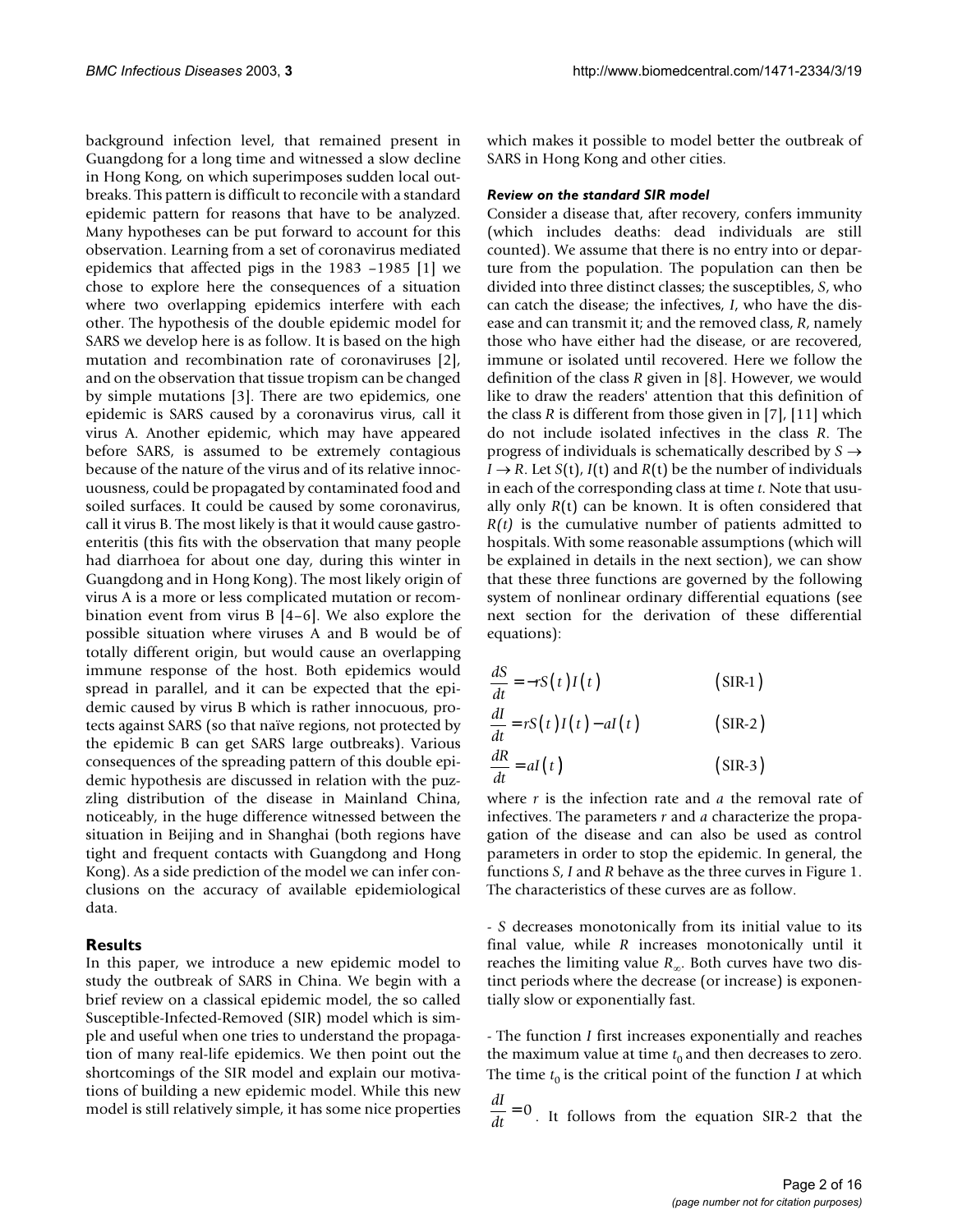<span id="page-3-0"></span>

 $relation rs(t_0) = a$  holds. Note that since *R* is available from the observations, it follows that the values of *I* can be estimated from the relation  $I(t) = \frac{1}{a} \cdot \frac{d\mathbf{r}}{dt}$  (up to the unknown multiplicative parameter *a*). Knowing whether  $\left(t\right) = \frac{1}{a} \cdot \frac{dR}{dt}$ 

the *I* has reached its maximum value can be used by the health authorities as a criterion to determine if the epidemic has entered the decay (extinction) phase.

There are two important figures one would like to know from the SIR model. First, the limiting value *R*<sup>∞</sup> , called the total size of the epidemic which is the total number of people having the disease at the end of the epidemic. Second,  $R_0 = r/a$ , the basic reproduction number which is the average number of secondary infections produced when one infected individual is introduced into a host population where everyone is susceptible. For many deterministic epidemic models, an infection can get started in a fully susceptible population if and only if  $R_0 > 1$ . For the other aspects of the SIR model, the reader may consult refs [7,8] and [9].

Even though the SIR model provides a general framework to understand the spread of a disease, it may be too simple to accurately model a real epidemic like the outbreak of SARS in Hong Kong. The spread of SARS in Hong Kong started on February 21, 2003, when a doctor from Guangdong province traveled to Hong Kong to visit his family and stayed in a local hotel. He had become unwell a few days earlier and was now seriously ill. He was admitted to a hospital on February 22 and died shortly after. By the

time he died, he had infected 10 guests who had been staying at the same hotel. These individuals were subsequently responsible for major outbreaks in hospitals in Hong Kong and the Amoy Gardens, a housing estate in Hong Kong.

Figure 2 shows the daily new number of confirmed SARS cases in Hong Kong from 17 March, 2003 to 10 May, 2003 (source: Hong Kong SAR Government press release, [http:/](http://www.info.gov.hk/dh/ap.htm) [/www.info.gov.hk/dh/ap.htm\)](http://www.info.gov.hk/dh/ap.htm). The daily number of SARS cases are grouped into three categories: i) the Amoy Gardens, ii) the community, iii) the hospital staff. The graph

can be considered as an approximation of 
$$
\frac{dR}{dt}
$$
. The graph

has several peaks and it therefore looks very different from the general shape of the graph of the function *I*. In the SIR model once the *I* curve decreases, it will decrease to the zero value Therefore, the standard SIR model could not be used to model the outbreak of SARS in Hong Kong. If we take away those cases from the hospital staff and the Amoy Gardens Estate, that is if we only consider the cases from the community, then the graph looks closer to the general shape of a graph for a function *I*. However, it is still difficult for a general SIR model to produce a *I* curve whose values are within a narrow range (say 15 to 25 cases) for a relatively long time interval. This motivated us to replace the SIR model by the SEIR model. In this model there is a fixed period between exposure and becoming infectious, called latent period (this is in fact the case for SARS and it is another reason why we consider the SEIR model). Thus, rather than an exposed susceptible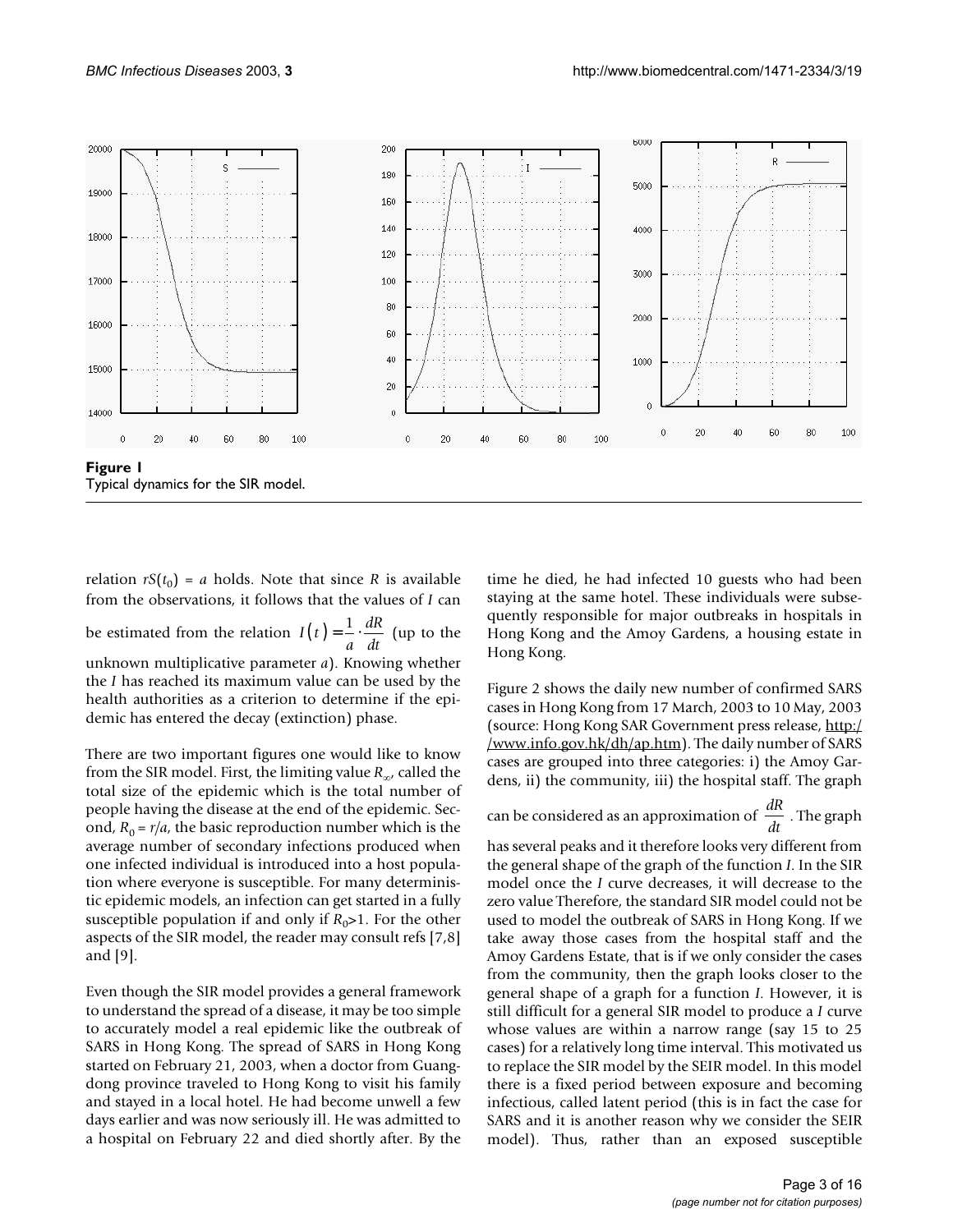

becoming immediately infectious, it enters the Exposed class, labeled *E*, remaining there a fixed period of time. More detailed description of this model will be given in the next section. It is worth mentioning here that the SEIR model can produce much more interesting and compli-

cated *I*, *R* and  $\frac{dR}{dt}$  curves. It is also possible to produce a *I* curve whose values are within a narrow range for a relatively long time interval and result thus in a relatively large *R*<sub>∞</sub>. Note that the SIR model is the limiting case of the SEIR model when the time interval from the infection to onset is zero; for given parameters *r* and *a* the total size of the epidemic is the same in the two models; however the duration is longer for the SEIR model which will display lower admission per day curves (or the I curves); if we see this result from the reciprocal point of view, the same level of admissions per day will result in a higher total epi*dt*

demic size for the SEIR model than for the SIR model because of the Exposed class which is "hidden" in the sense that it has no effects on the other classes until the individuals move to the Infective class and thus contributing to the propagation of the epidemic. A numerical illustration of this phenomena is given in Figure 3 that plots the evolution of the S,E, I and R classes for the two models with the same parameters *r* and *a*.

The parameters estimations are very crucial when one applies the SIR models. When the initial population of the susceptibles is very large, a small change in the parameters can result in a large difference in the values of *R*∞. For example, if we take the total initial population,  $S(0) = 6.8$ millions (e.g. the case of Hong Kong) and an initial infected class of  $I(0) = 10$  persons, together with  $a = 2/3$ and  $r = 9.788 \times 10^{-8}$ , then  $R_{\infty}$  is about 5,000. Suppose we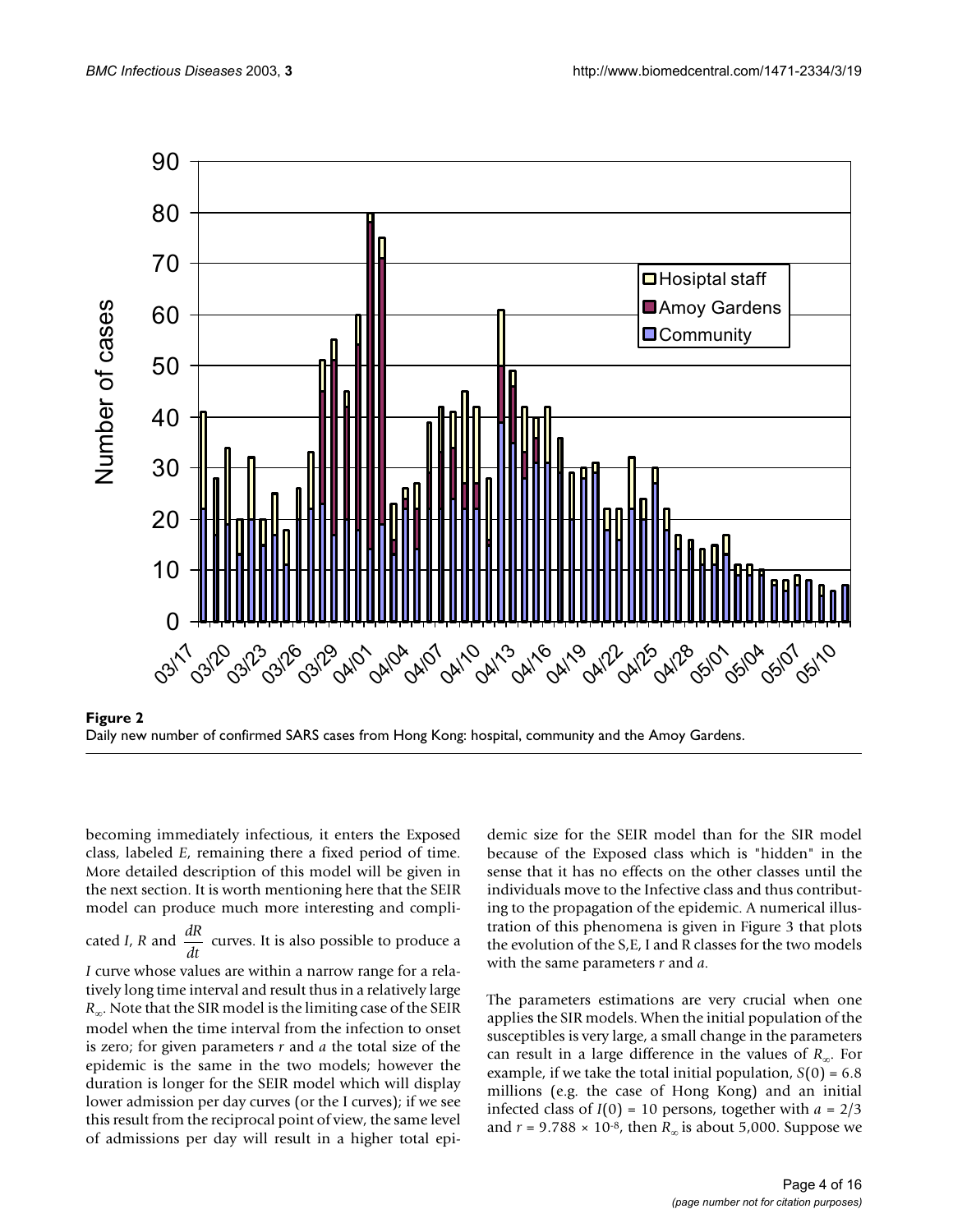

# **Figure 3** Comparison of the SEIR (red) and SIR (green) models with the same parameters "*r*" and "*a*"

Comparison of the SEIR (red) and SIR (green) models with the same parameters "*r*" and "*a*". SEIR model evolution (in red) is much slower (and thus may seam less severe) but reaches the same final size of epidemic.

increase the *r* parameter by 1% to have  $r = 9.88588 \times 10^{-7}$ <sup>8</sup>, then *R*<sup>∞</sup> will become 116464. This sensitivity in the parameters can therefore give rise to unacceptable errors in predicting the size of the epidemic and invalidates thus the model. Contrariwise, when we try to fit the data with respect to a hypothetical much smaller population, the sensitivity decreases. Therefore, we are lead to consider a model for which the effective population, i.e. the total population that enters the susceptible class is, for some yet to define reason, much less than the total population. In other words, a large portion of the total population is protected during the epidemic. Note that this happens when a population undergoes vaccination against a disease, i.e. some people become not only immune to the epidemic but do not transmit it neither. It is also possible that the vaccination against another disease can protect people from being infected by SARS. Another possibility is that a different, but similar, disease that spread before (or is spreading simultaneously with SARS) has immunized some of the population against SARS; this is our working hypothesis because it fits better with the relatively surprising SARS propagation which is less severe in places with low hygiene conditions. Based on this hypothesis, we shall develop a double epidemic model, the SEIRP model to study the outbreak of SARS in the next section.

As will be discussed at the end of this paper an outbreak of infections caused by a coronavirus and its mutants [1,10] provided hints that epidemics that superimpose on each other might account for the situation we are witnessing at several places in the world.

# *A Double Epidemic SEIRP Model*

Motivated by the above considerations we shall introduce a new epidemic model here to describe a double epidemic interaction. This new model will be called SEIRP model (E stands for the Exposed class while P stands for protection) which can be considered as a variant of the standard SIR. Other variants of the SIR model can be found in 17. We shall show here that by choosing the parameters carefully, the solution of the system of non-linear differential equations governing the SEIRP model can decay extremely slowly and therefore remains almost constant for a long time interval. This may explain the fact that a more or less constant background infection level can be maintained (eg in Hong Kong or in Guangdong), on which superimposes large local outbreaks.

We assume that two groups of infected individuals are introduced into a large population. One group is infected by virus A and the other group by virus B. One would like to describe the spread of the infection within the population as a function of time. This will depend on a variety of circumstances, including the actual disease involved, but as a first attempt to model directly transmitted diseases we make some reasonable general assumptions. Assume both diseases which, after recovery, confers immunity (which includes deaths: dead individuals are still counted). We assume that there is no entry into or departure from the population. The population can then be divided into six distinct classes. The class of Susceptibles, *S*, are those who can catch the disease *A* or disease *B*. A susceptible who catches the **disease** *A* **first** will enter the Exposed class E which includes those in the latent period, who are infected by **disease** *A* but not yet infectious. After the latent period ends, the individual enters the class *I* of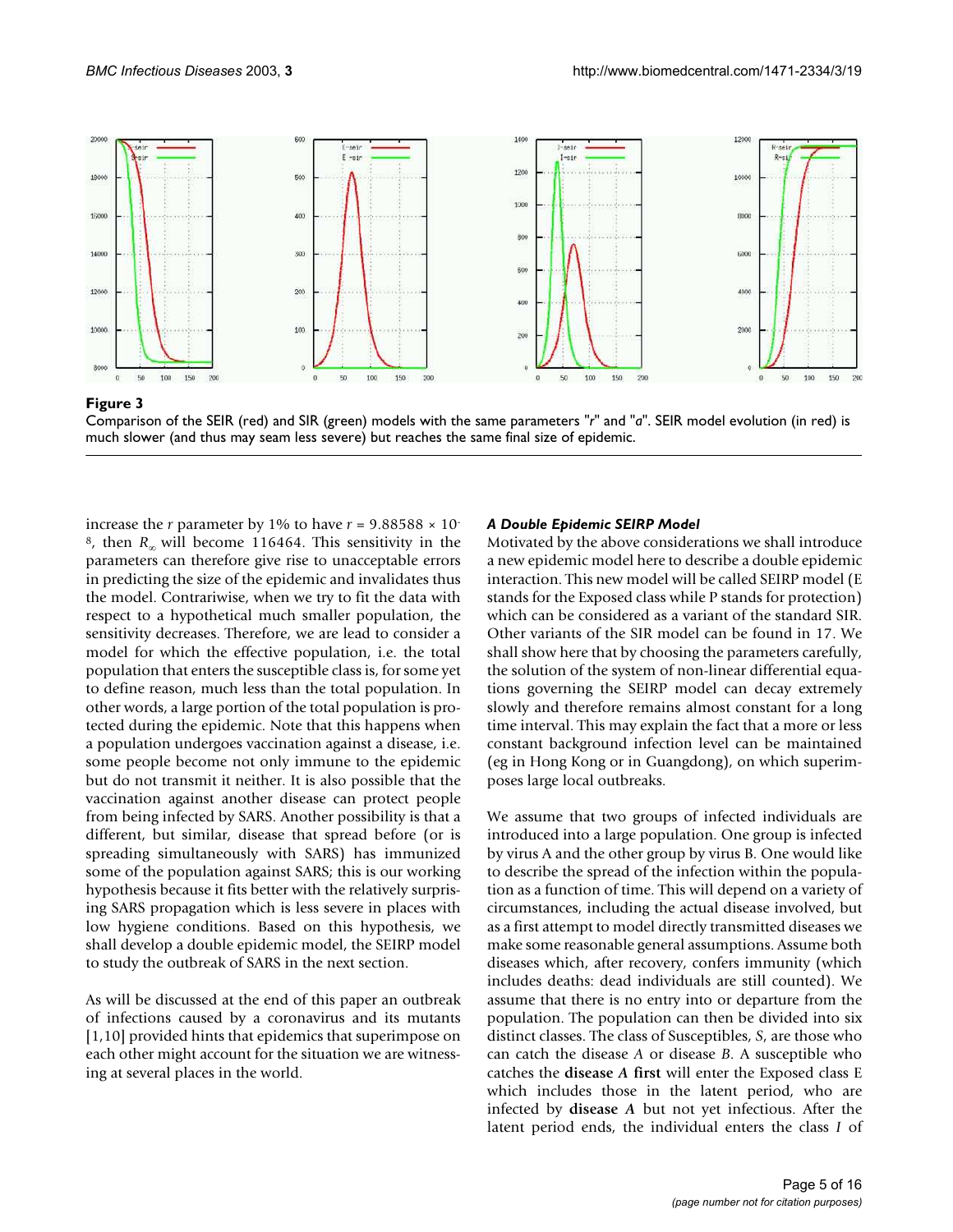infectives, which includes those who have the **disease** *A* and can transmit it. When the infectious period ends, the individual enters the Removed class *R*, namely those who are either recovered from disease A, immune or isolated until recovered from disease. A susceptible who catches the **disease** *B* first will enter the class  $I_p$  of infectives and then the Removed class *R<sup>P</sup>* . It is assumed that catching **disease B** first will protect the individual from catching disease *A*. The progress of individuals is schematically described by the following diagram.

$$
S \bigotimes_{I_p \to R_p}^{E \to I \to R} R
$$

With, S(*t*),  $E(t)$ ,  $I(t)$ ,  $R(t)$   $I_p(t)$  and  $R_p(t)$  as the number of individuals in each class at time *t*, we assume here that:

(i) There is no entry into or departure from the population, except possibly through death from the disease.

(ii) The gain in the exposed class *E* is at a rate proportional to the number of people in the infective class *I* and that of the susceptibles *S*, that is  $rS(t)I(t)$ , where  $r > 0$  is a constant.

(iii) The gain in the infective class  $I_p$  is at a rate proportional to the number of people in the infective class  $I_p$  and that of the susceptibles *S*, that is  $r_p S(t) I_p(t)$ , where  $r_p > 0$  is a constant.

(iv) The susceptibles are therefore lost at the rate *rS*(*t*)*I*(*t*) +  $r_P S(t)I_P(t)$ .

(v) The rate of removal of the people in class *E* to the infective class *I* is proportional to the number of people in class *E*, that is *bE*(*t*), where *b* is a positive number. It can be shown that the fraction of people remaining in the exposed class *E s* time unit after entering class *E* is *e* -*bs*, so the length of the latent period is distributed exponentially

with mean equals to  $\int_{0}^{\infty} e^{-bs} ds = 1/b$  (c.f. [11]). 0  $\int_0^\infty$ 

(vi) The rate of removal of infectives in class *I* to the removed class *R* is proportional to the number of infectives in class *I*, that is *aI*(*t*), where *a* is a positive number. It can be shown that the fraction of people remaining in the infective class *I s* time unit after entering class *I* is *e* -*as*, so the length of the infectious period is dis-

tributed exponentially with mean equals to  $\int_{-\infty}^{\infty} e^{-as} ds = 1/a$ . 0  $\int_0^\infty$ 

(vii) The rate of removal of people in infective class  $I_p$  to the removal class  $R_p$  is proportional to the number of people in class  $I_P$ , that is  $a_P I_P(t)$ , where  $a_P$ is a positive number. (viii) The incubation period (the time from first infection to the appearances of symptoms) plus the onset to admission interval is equal to the sum of the latent period and the infectious period and is therefore equal to *1/b* + *1/a*.

We now assume the various classes as uniformly mixed: that is each pair of individuals has equal probability of coming into contact with one another. The model mechanism is then governed by the following system of nonlinear ordinary differential equations:

$$
\frac{dS}{dt} = -rS(t)I(t) - r_pS(t)I_p(t)
$$
\n(1)

$$
\frac{dE}{dt} = rS(t)I(t) - bE(t)
$$
 (2)

$$
\frac{dI}{dt} = bE(t) - aI(t)
$$
\n(3)

$$
\frac{dR}{dt} = aI(t) \tag{4}
$$

$$
\frac{dI_P}{dt} = r_P S(t) I_P(t) - a_P I_P(t)
$$
\n(5)

$$
\frac{dR_P}{dt} = a_P I_P(t) \tag{6}
$$

The above system of differential equations are derived from the so-called simple mass action incidence approach which is described in [11]. The interpretation of the constant *r* is as follows. An average infective of disease A makes contact sufficient to transmit infection with *rN* others per unit time, where *N* is the total population. Note that the probability that a random contact by an infective with a susceptible, who can then transmit infection, is *S/ N*, therefore the number of new infections in unit time is  $(rN)(S/N)I = rSI$ . One can also interpret  $r<sub>P</sub>$  in a similar way. Here  $r$  and  $r_p$  are related to the infection rate of disease A and B respectively, while *a*, *a*<sub>*P*</sub> and *b* are the removal rate of individuals in class *I*, *IP* and *E* respectively. The last two equations follow from the assumption that the population size *N* is constant. We are, of course, only interested in non-negative solutions for *S*, *E, I,R, IP* and *R<sup>P</sup>* .

In the SEIRP model, there is no latency for the disease B. The inclusion of the latency for the disease B will imply the introduction of one additional parameter  $b_p$  and will further complicate the model. Since the main purpose of the paper is to provide some indirect evidence that a double epidemic may exist, our simpler model may already be good enough for this purpose because of the following reasons. Firstly, even if the diseases A and B are generated from similar viruses, they can still be quite different (for instance at the level of the physical location of the infection) and therefore they need not share similar models. Secondly, since we only want to study phenomena that immunize people from the initial S class, the details of the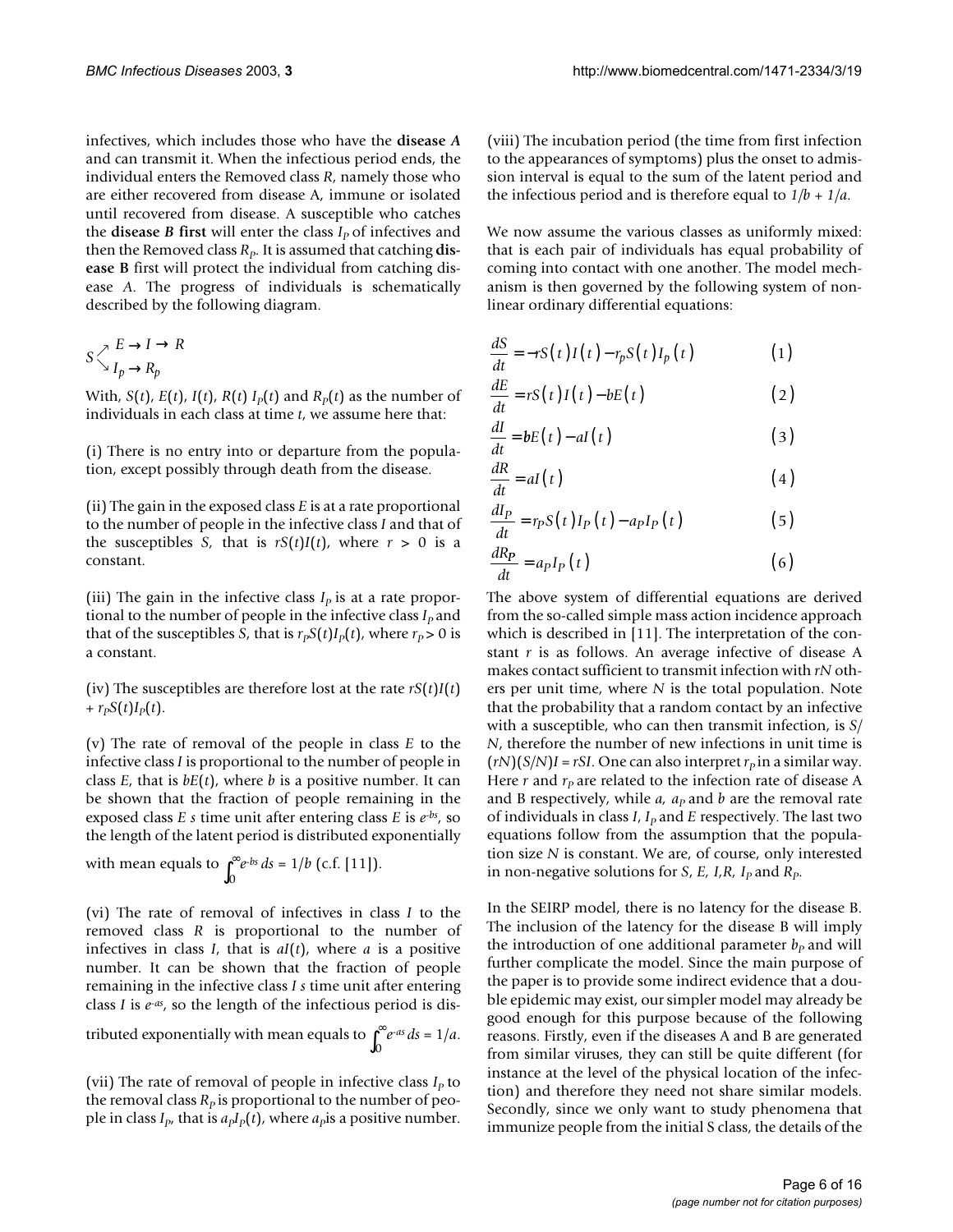(SIR or SEIR-like) spread of the protective disease B are less important that those of the propagation of the epidemic A. Of course, future studies may try to analyze at a finer level the spread of the protective epidemic once its existence and characteristics have been assessed in practice.

Note that two types of protections "static" and "dynamic" can be seen as particular cases of a double epidemic model:

- the "static" protection is given by a protective epidemic (that has already finished its spreading) or a vaccine leaving some of the population immune; this amounts to only consider a fraction of the initial population in the Susceptibles class S (and to set  $I_p(0) = 0$  because the spread has already taken place); equivalently this can be implemented by putting at the initial time some of the population in the Removed class R (i.e.,  $R(0) > 0$ ).

- the "dynamic" protection is when the protective epidemic spreads at the same time with the SARS giving rise to various interference patterns.

One may wonder if the "dynamic" protection assumption is really necessary to get a good fit of the data. We have tested the "static" protection assumption by setting the total population to several initial values less than the real population (see also the case a) of Hong-Kong simulations below) but the fit quality was generally less satisfactory than in the case of the co-existing epidemics (i.e. "dynamic" effect) ; more testing is needed to fully certify this conclusion.

# *Case study : the Outbreak of SARS in Hong Kong*

We shall apply the SEIRP model to study the outbreak of SARS in Hong Kong. In particular, we would like to explain the fact that a more or less constant background infection level remained present in Hong Kong for a long period of time, on which superimposes large local outbreaks at the several hospitals and the Amoy Gardens, a housing estate in Hong Kong. If we only consider those SARS cases from the community, i.e. we take away the number of confirmed SARS cases from the Amoy Gardens and those from the local hospitals, then most of the daily new number of confirmed cases from the community stayed around 15 to 25 (of course this level went down after strong confinement directives were implemented by the Hong Kong government).

To apply our model to study the outbreak of SARS in Hong Kong, we assume that disease A is caused by SARS virus, while disease B is caused by some unknown virus and disease B "protects" people from being infected by SARS provided that they are infected by disease B first. We accept that A can be derived from B, after a mutation and/ or recombination event. Since we do not know how many Hong Kong people are infected by virus B, we shall consider the following two scenarios: a) 0.5 million Hong Kong people are infected by disease B. b) only 10 Hong Kong people are infected by disease B.

### *Case a*

First, we assume that  $I_p(0) = 0.5$  million, that is 0.5 million Hong Kong people are infected by disease B. This assumption is quite reasonable because we believe that disease B is caused by a gastro-enteritis virus which is usually highly contagious. Since the population of Hong Kong is about 6.8 million, we therefore assume that *S*(0)  $= 6.8 - 0.5 = 6.3$  million. We then assume rather arbitrarily that  $E(0) = 100$  and  $I(0) = 50$ . With these initial conditions, we tried to search the parameter values by a gradient-based optimization algorithm. The result is if we use the parameter values  $r = 10.19 \times 10^{-8}$ ,  $r_p = 7.079 \times 10^{-7}$  $^{8}$ , *a* = 0.47, *a*<sub>*P*</sub> = 0.461 and *b* = 0.103, then the resulting curve for *R* fits very well with the observed total number of confirmed cases of SARS from the community. We fit the model with the total number of confirmed cases from 17 March, 2003 to 10 May, 2003 (totally 55 days). Figure [4](#page-8-0) is the curve for *R*, while figure [5](#page-9-0) shows the expected and observed daily new cases. The limiting value of the curve *R* is 1011.

Recall that the incubation period plus the time from onset to admission can be estimated by  $1/a + 1/b$ . If we take  $a =$ 0.47 and  $b = 0.103$ , then  $1/a + 1/b = 11.83$ . On the other hand, from the statistics obtained in, the observed mean of the incubation period for SARS is 6.37. The observed mean of the time from onset to admission is about 3.75. Therefore, the observed sum  $10.12 = 6.37+3.75$  which is close to the estimation 11.83.

# *Case b*

We consider here the extreme case that *I<sup>P</sup>* (0) = 10, that is only 10 Hong Kong people are infected by disease B. *S*(0) is assumed to be 6.8 million and we still assume that *E*(0)  $= 100$  and  $I(0) = 50$ . The parameters obtained by the gradient-based optimization algorithm are as follows: *r* =  $10.08 \times 10^{-8}$ ,  $r_p = 7.94 \times 10^{-8}$ ,  $a = 0.52$ ,  $a_p = 0.12$  and  $b =$ 0.105. The resulting curve for *R* fits well with the observed total number of confirmed cases of SARS from the community from 17 March, 2003 to 10 May, 2003 (totally 55 days). Figure 6 is the curve for *R*, while Figure 7 shows the expected and observed daily new cases. The limiting value of the curve *R* is 1033. Note that *a* = 0.52 and *b* = 0.105 and therefore  $1/a + 1/b = 11.44$  which is close to the observed figure 10.12. Both the parameters  $r_p$  and *a* are greater than the corresponding parameters in case a. This is reasonable as the initial population  $I_p(0) = 10$  is much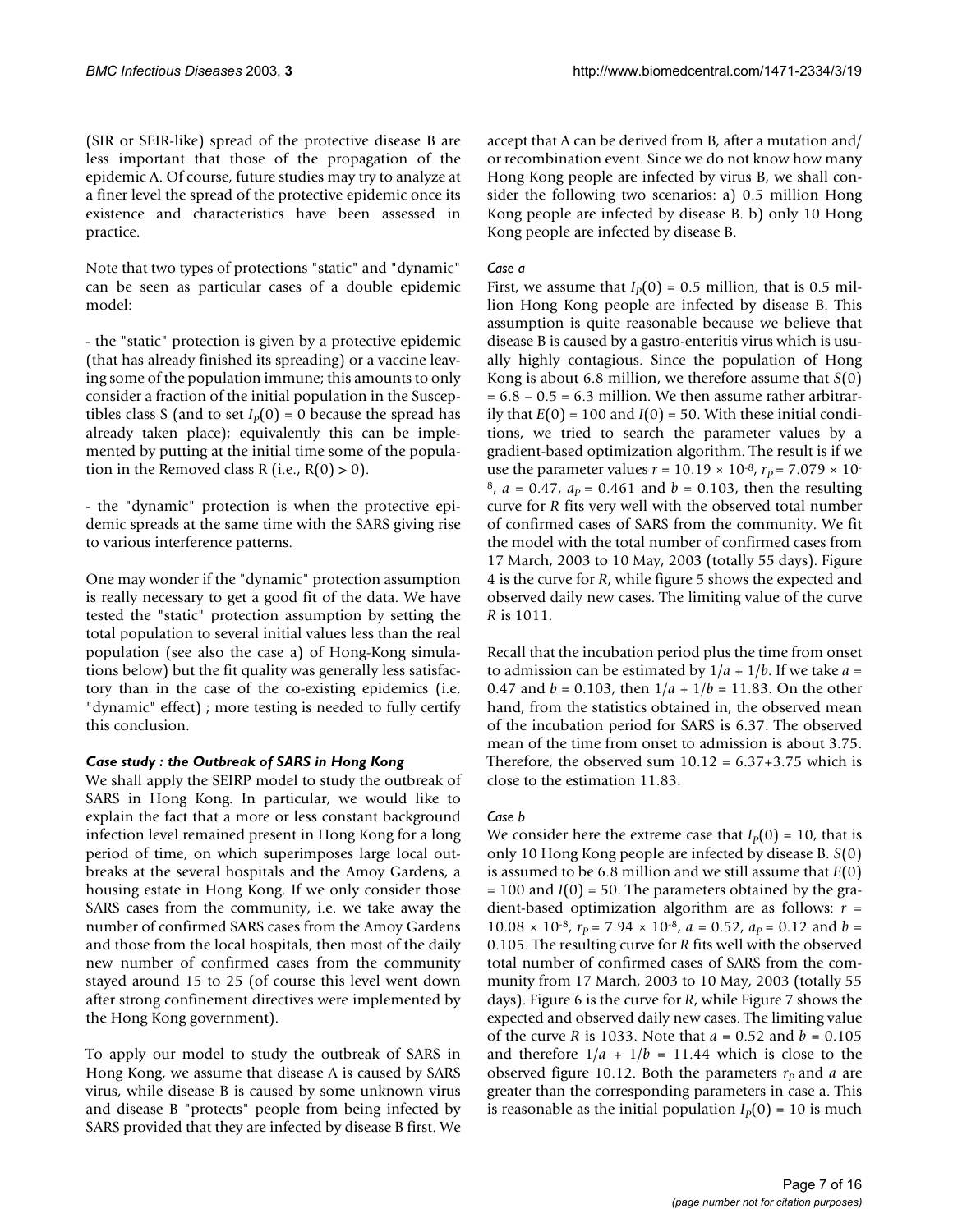<span id="page-8-0"></span>

The cumulative number of SARS cases in Hong Kong community (and the simulated case "a").

smaller than the previous case. Therefore disease B needs to spread much faster in order to "protect" people from being infected by SARS.

# *Case study : the Outbreak of SARS in Beijing*

We have also applied the SEIRP model to study the outbreak of SARS in Beijing. The statistics on the numbers of SARS cases in Beijing are obtained from [http://](http://www.moh.gov.cn/zhgl/yqfb/index.htm) [www.moh.gov.cn/zhgl/yqfb/index.htm](http://www.moh.gov.cn/zhgl/yqfb/index.htm). The initial population S(0) was set to be 13.82 millions; the other parameters (including the initial conditions) that characterise the model were optimised to obtain the best fit; we obtained thus *E*(0) = 400; *I<sup>P</sup>* (0) = 35000; *I*(0) = 340; *R*(0)  $= 0; R_p(0) = 0; r = 7.69 \times 10^{-8}; r_p = 10.79 \times 10^{-8}; a = 0.488;$  $a_p = 0.618$ ;  $b = 0.103$ . Figure [8](#page-12-0) and [9](#page-12-1) show that the model fit well with the observation in both the numbers cumulative cases and the daily new cases. The total number of people infected with the protective virus is  $R_p = 12$  millions. If the values of the parameters defining the model remain the same this simulation results in a final value of

the total people infected with the SARS virus (that is *R*<sup>∞</sup> ) at the level of 2700.

# *Case study : the Outbreak of SARS in Inner Mongolia*

Here we consider the outbreak of SARS in Inner Mongolia. The statistics on the numbers of SARS cases in Inner Mongolia are obtained from [http://www.moh.gov.cn/zhgl/](http://www.moh.gov.cn/zhgl/yqfb/index.htm) [yqfb/index.htm.](http://www.moh.gov.cn/zhgl/yqfb/index.htm) The initial population S(0) was The total population was taken to be *S*(0) = 23.67 millions ; the other parameters (including the initial conditions) were optimised to ensure a good agreement with the data and were obtained to be *E*(0) = 2; *I<sup>P</sup>* (0) = 137638; *I*(0) = 32;  $R(0) = 0$ ;  $R<sub>P</sub>(0) = 0$ ;  $r = 1.62 \times 10^{-8}$ ;  $r<sub>P</sub> = 3.87 \times 10^{-8}$ ;  $a =$ 0.120,  $a_p = 0.272$ ;  $b = 7.644$ . The graphical representation of the simulation is given in figure [10](#page-13-0) and figure [11](#page-14-0). If the parameters above are used to simulate the future spread of epidemic we obtain the value of  $R_{\infty}$  to be 350.

#### *Comment on the estimations of the parameters*

Note that there are two possible ways of estimating the parameters in the model. The first one is to first fix the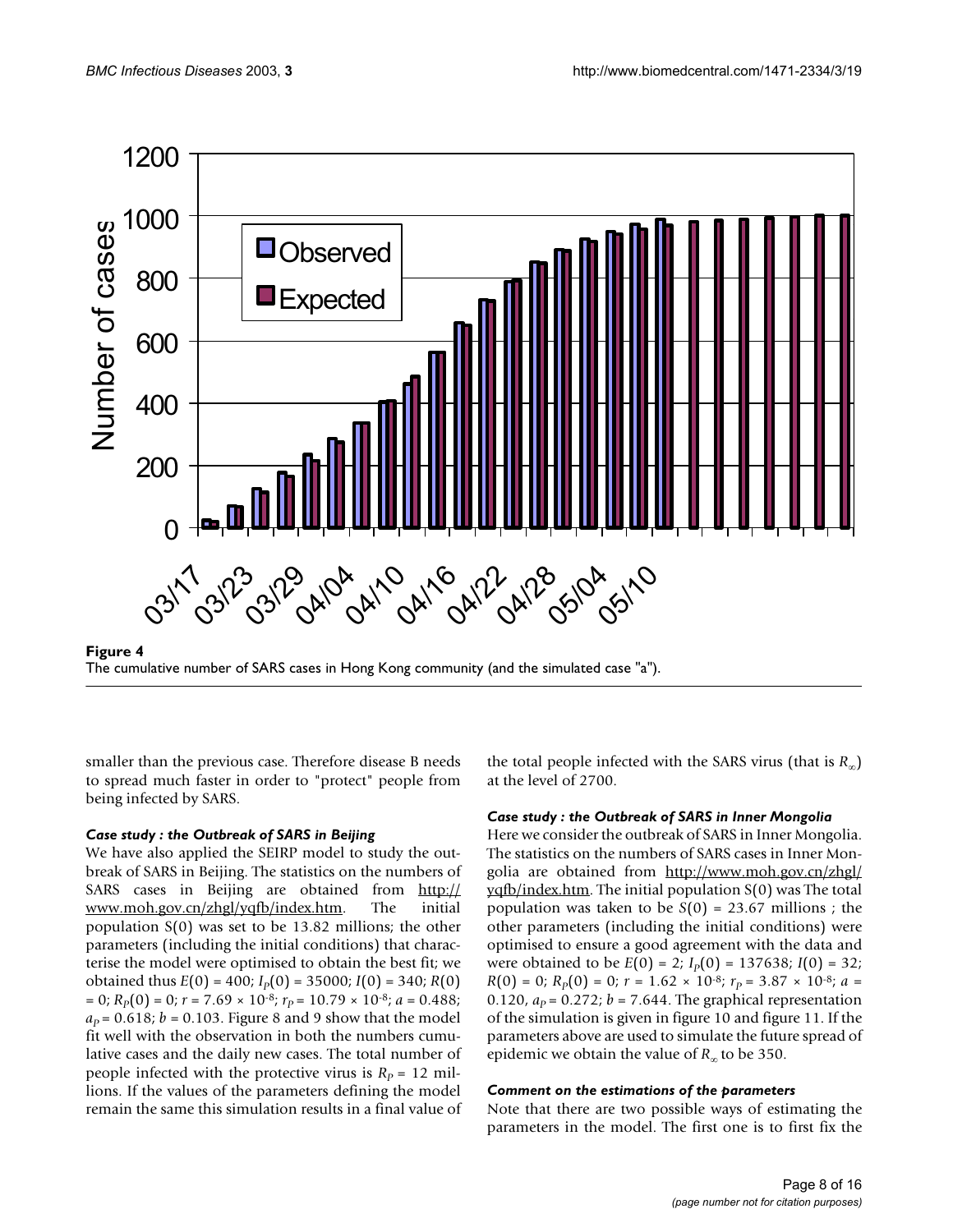<span id="page-9-0"></span>

Number of SARS cases in Hong Kong community (and the simulated case "a") per three days.

values of *a* and *b* for all the different scenarios before the parameters  $r$ ,  $r_p$  and  $a_p$  are chosen to fit the data. The second approach is simply choosing all the parameters to fit the data. We chose the second approach because we do believe that there are also some good reasons for the variations of the parameters *a* and *b* in different cases.

The parameters *a* and  $a_p$  describe the removal from the classes *I* and  $I_p$  to the classes *R* and  $R_p$  respectively. Since the removed classes R are considered to contain the individuals with infections the parameters  $a$  and  $a_p$  characterize the identification rate of potential cases; it is then rather related to the health policy than to the disease itself (e.g. *a* is not the mortality rate!). Since health policies vary from places to places and the parameters  $a$  and  $a_p$  are not directly related to the disease itself these parameters are not to be considered known but will rather be computed by fitting the simulation results to the data.

The parameter *b* describes the evolution from the exposed class E to the infectives class I; its reciprocal *1/b* is related

to the latent period of the disease; as such it is indeed more characteristic of the disease itself than the parameter *a* but it may still be affected by the geographic region. For instance, the lifestyles of the people in Beijing and Inner Mongolia are very different because Beijing is the capital, and hence much richer (with better hygiene, but with more important air pollution). The value of the b parameter will also be obtained from the fitting procedure.

Finally, our approach that not fixing the parameters *a* and *b* at the very beginning but rather than estimating them from the data can let us to indirectly verify the double epidemic hypothesis. In fact, as already pointed out in the paper, *1/a+1/b* can be considered as the incubation period plus the onset to admission interval. For the two Hong Kong scenarios we considered, our estimations are quite close to the observed figures.

Note that in Hong Kong,  $r > r_p$  but this relation is reversed in Beijing and Inner Mongolia. One possible reason for these differences is that the values of  $r$  and  $r_p$  depend on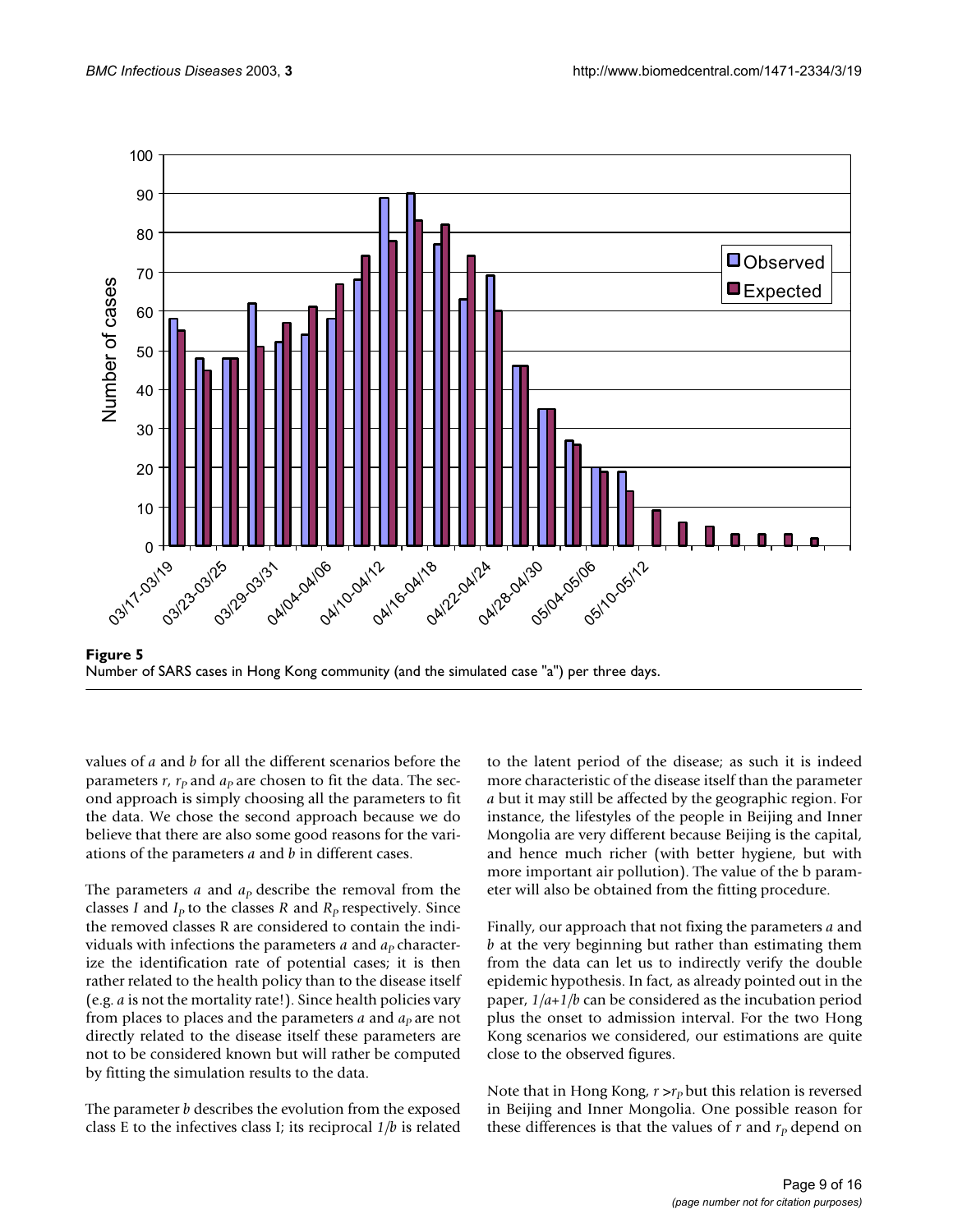

how the daily contact patterns of people. The usual

number of social contacts of a person is in general higher in big cities like Beijing and Hong Kong while lower in remote area like Inner Mongolia. This may explain the difference of the  $r$  and  $r<sub>P</sub>$  values in these cases.

While parameters  $r$  and  $r<sub>p</sub>$  are related to the infective rates that may depend on the hygienic situation, the *a*'s and *b* are closer to clinical properties of the infection. That they differ quite a lot in different scenarios is surprising. In particular, the *b* value for Inner Mongolia is 76 times that of Beijing, implying that latency lasts so much longer in Beijing. One explanation is there may be a difference in the spread of the "protective" epidemic, that might have started earlier at one of those places. Another explanation is due to the latent immunodepression of the people there. This means that people do not build up a strong immune response when infected, because they are either infected by other viruses (this is the case of AIDS) or because they are generally in poor health. Note that they were recently more or less submitted to a severe draught, which meant that they were probably undernourished.

# **Discussion**

The Severe Acute Respiratory Syndrome outbreak is the first epidemic of the XXIst century. We do not know whether it will start again next autumn, and we need to combine a variety of approaches to tackle the epidemic, making it as short as possible, and preparing for future similar, or less similar outbreaks. In this context, mathematical models can have several functions. They may be phenomenological and descriptive, to predict the immediate future [7]. They may also propose hypotheses and explore their consequences in order to provide political and medical authorities with orientations that may help them to take decisions, at a time when a situation is rapidly evolving. The model we explore here is meant to that purpose. We started to try to account for the data collected on the disease using the standard epidemiological model, the Susceptible-Infected-Removed (SIR) epidemic model [12,13,17]. As shown in the first section of our work, data do not fit with the model. In particular, the long "tail" of the number of cases that appears to be trailing for a long time cannot be easily accounted for in this framework. In addition there are huge discrepancies, within the same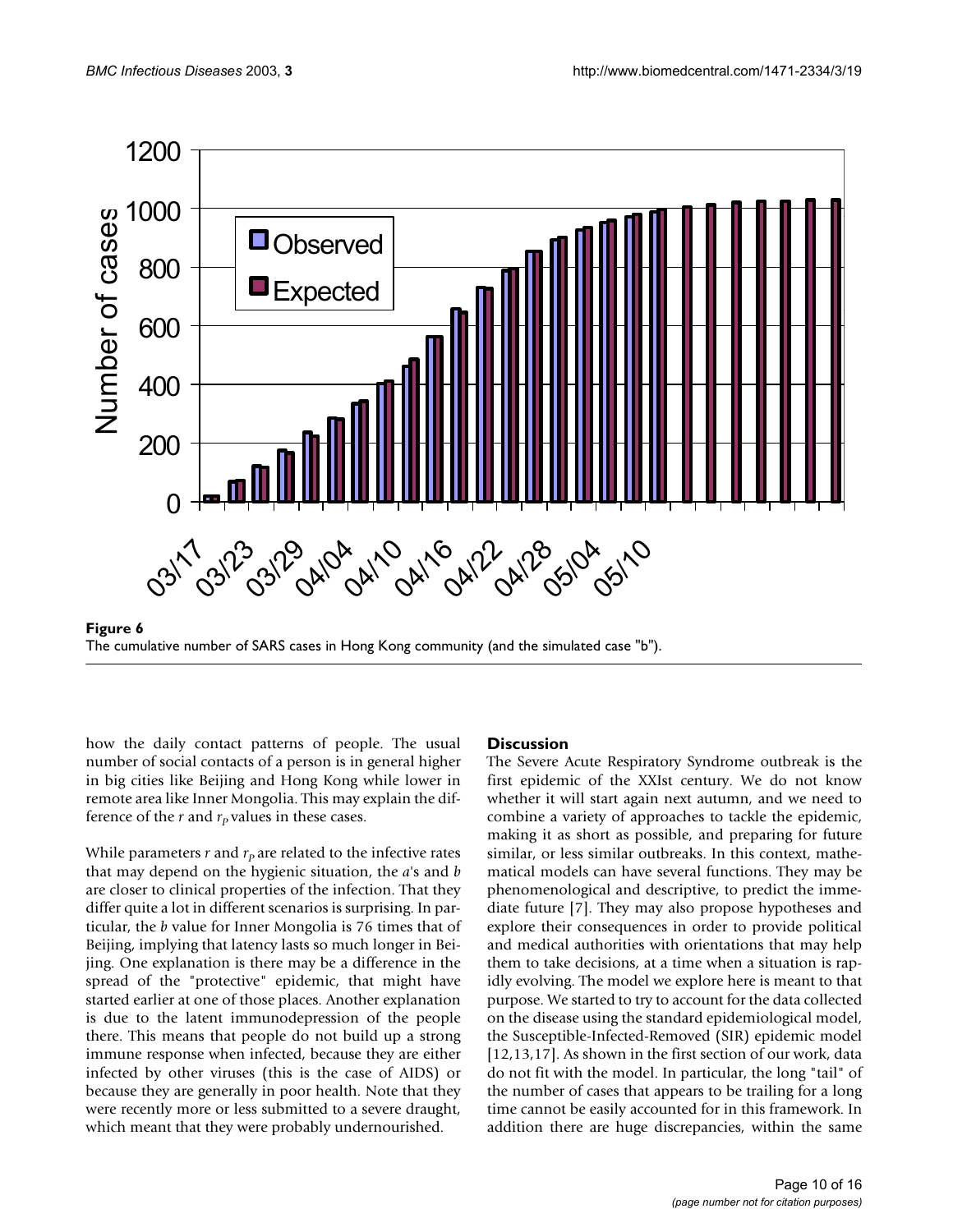

Number of SARS cases in Hong-Kong community (and the simulated case "b") per three days.

country, and with people who are highly connected both in terms of travelling and communication, and in genetic background, between the number of cases, as illustrated by the difference between the number of SARS cases in Beijing (in thousands) and in Shanghai (in tens at most). Of course one obvious explanation might be a difference in reporting cases (see below), but this looks unlikely in these two cities which are so tightly connected to the rest of the world that it would be difficult to hide such a severe disease.

In a situation where the accuracy of data is disputable, it would be counterproductive (and even unscientific) to try to incorporate the many fine details of causes of an epidemic. It is important to extract an outline of what is happening with models that are progressively made more complex, in order to extract the relevant parameters and try to draw conclusions on the many possible causes and controls of epidemics. When finding that the SIR model could not account for the available data we faced many possibilities based on virus behavior, population

dynamics, technical difficulties in identifying the disease (many atypical to the respiratory tract. We explored two major situations. One when the epidemics pneumonia types exist) and socio-political constraints that cast significant doubt on the accuracy of data collection. Knowing the nature of the virus that causes SARS [14], a coronavirus, we chose here to start by exploring the consequences of a situation that prevailed twenty years ago in the population of pigs in Europe [10,15], where a virus and its variant caused a double epidemic when it changed its tropism from the small intestine are subsequent to each other, in a way allowing the first one to provide some protection to part of the exposed population. This situation is not fundamentally different from the situation explored by the SIR model. It may account for places with a large population and a low level of prevalence. In contrast, a second situation where both epidemics overlap, the first one being highly contagious and under no control because it is understood as a mild frequent ailment and the second one causing SARS, will give rise to patterns that appear to be similar to what is observed in places such as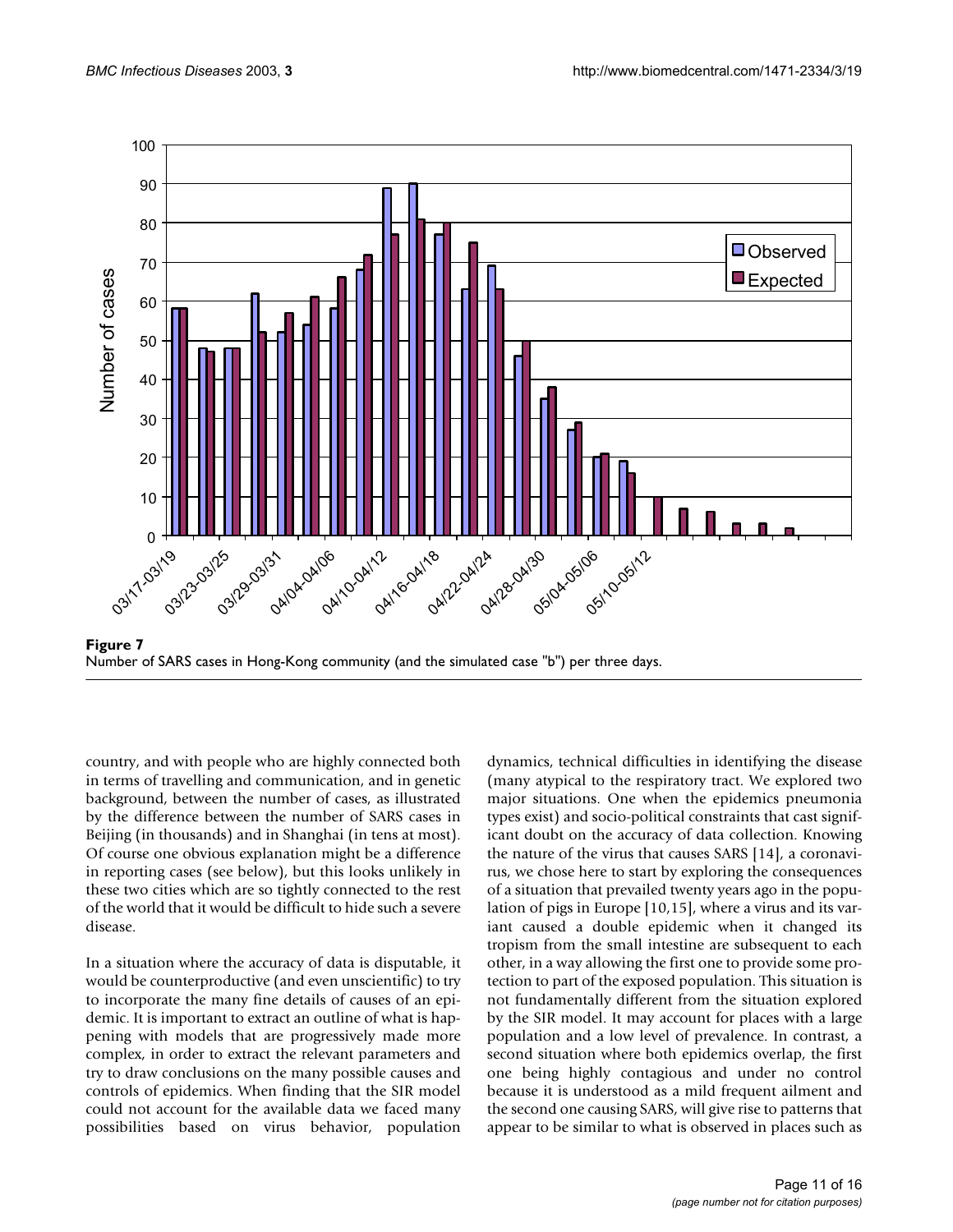<span id="page-12-0"></span>

Cumulative number of SARS cases in Beijing.

<span id="page-12-1"></span>

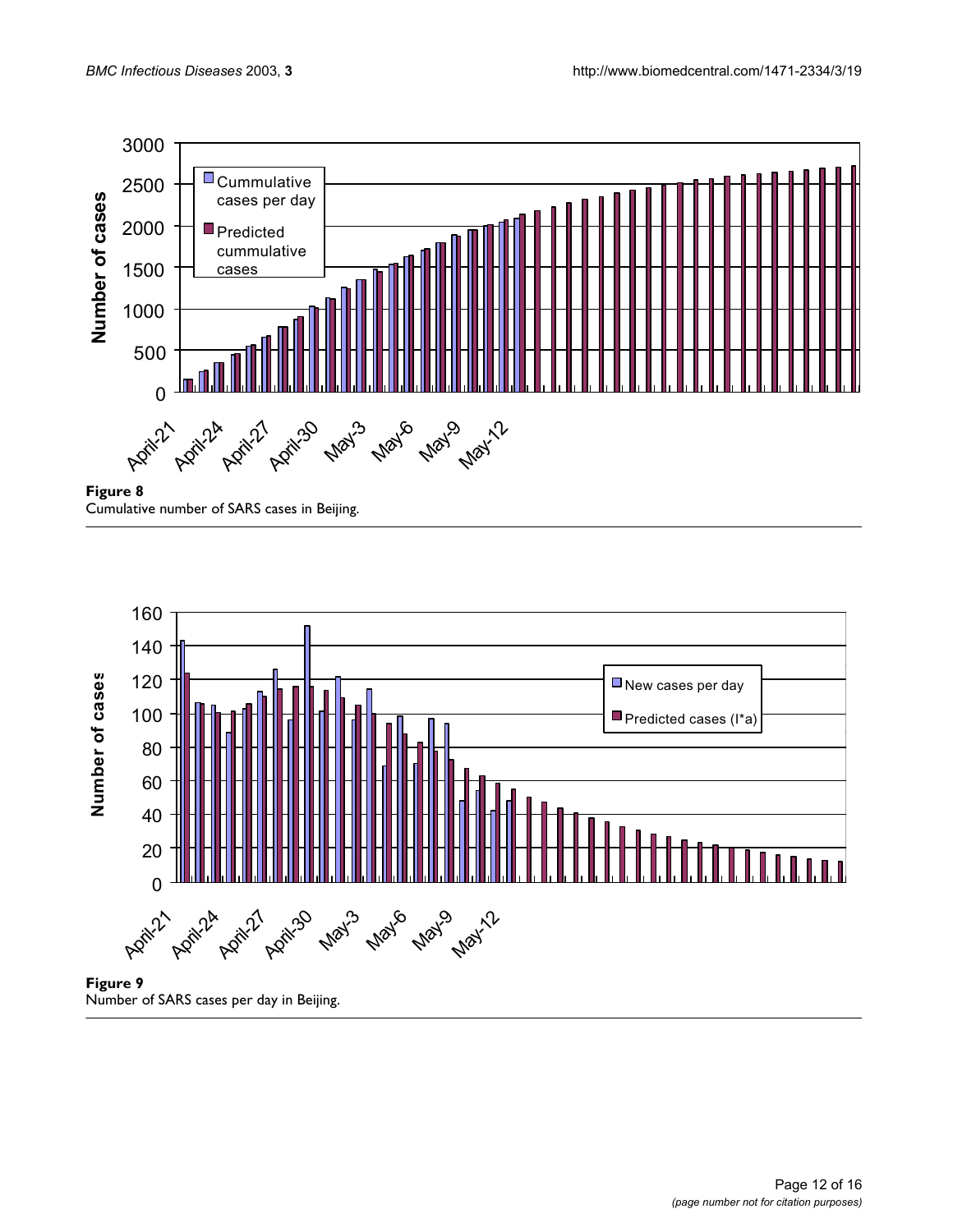<span id="page-13-0"></span>

Hong Kong and the Guangdong province. It is worth stressing that we did not explore the intricacies of the mathematical solutions of this new epidemiological model, but, rather, tried to test with very crude hypotheses whether a new mode of transmission might not account for surprising aspects of some epidemics. The central reason for our approach is that the more parameters introduced, the easier it is to represent any type of reality (this was the basis of the epicycle representation of the movement of planets in the Ptolemean system). Because data may be inaccurate (and at the time of writing this is a major concern for the WHO authorities) it is convenient to smooth them out. This is convenient in a continuous model represented by a set of simple differential equations. A drawback of this approach appears when the number of cases becomes small: a discrete model involving stochastic parameters would be more adapted. However this would probably require even more accuracy in the data, a feat that is impossible to achieve. A second constraint introduced by inaccuracy in the data set is that the behavior of the epidemic is so complex that it would require many parameters to be represented, implying, in fact that a very large set of causes would account for the observations. We tried to overcome these difficulties by restricting as much as possible the number of fitting parameters in the model. Furthermore we checked that the parameters we introduced were consistent with a purely phenomenological description of the disease. In fact, from the work of Donnelly C. et al. [18] on the statistics about the outbreak of SARS in Hong Kong, the incubation period plus the time from onset to admission is about 10.12 days. On the other hand, the incubation period plus the time from onset to admission is about 1/ *a* + 1/*b* days and from our parameters estimations on *a* and *b*, we find that 1/*a* + 1/*b is about 11.8 and 11.4 for two different scenarios.* With these constraints we were able to simulate the epidemic at several places (Hong Kong, Beijing, Inner Mongolia) while other places failed to be represented faithfully (for instance for the Guangdong region where the size of the epidemic – with only 2 or 3 new cases for some days – is too small when compared with the total population of over 80 millions : in this case either the data does not reflect the real situation or the differential model is not relevant for this setting). Furthermore we could use the set of parameters measured from the past unfolding of the epidemic, to construct scenarios for its future trends and monitor the impact of political decisions to control its spread and development.

Note that the above results are to be treated with care when trying to validate provisional hypothesis. Indeed, we noticed that due to the imprecision inherent in the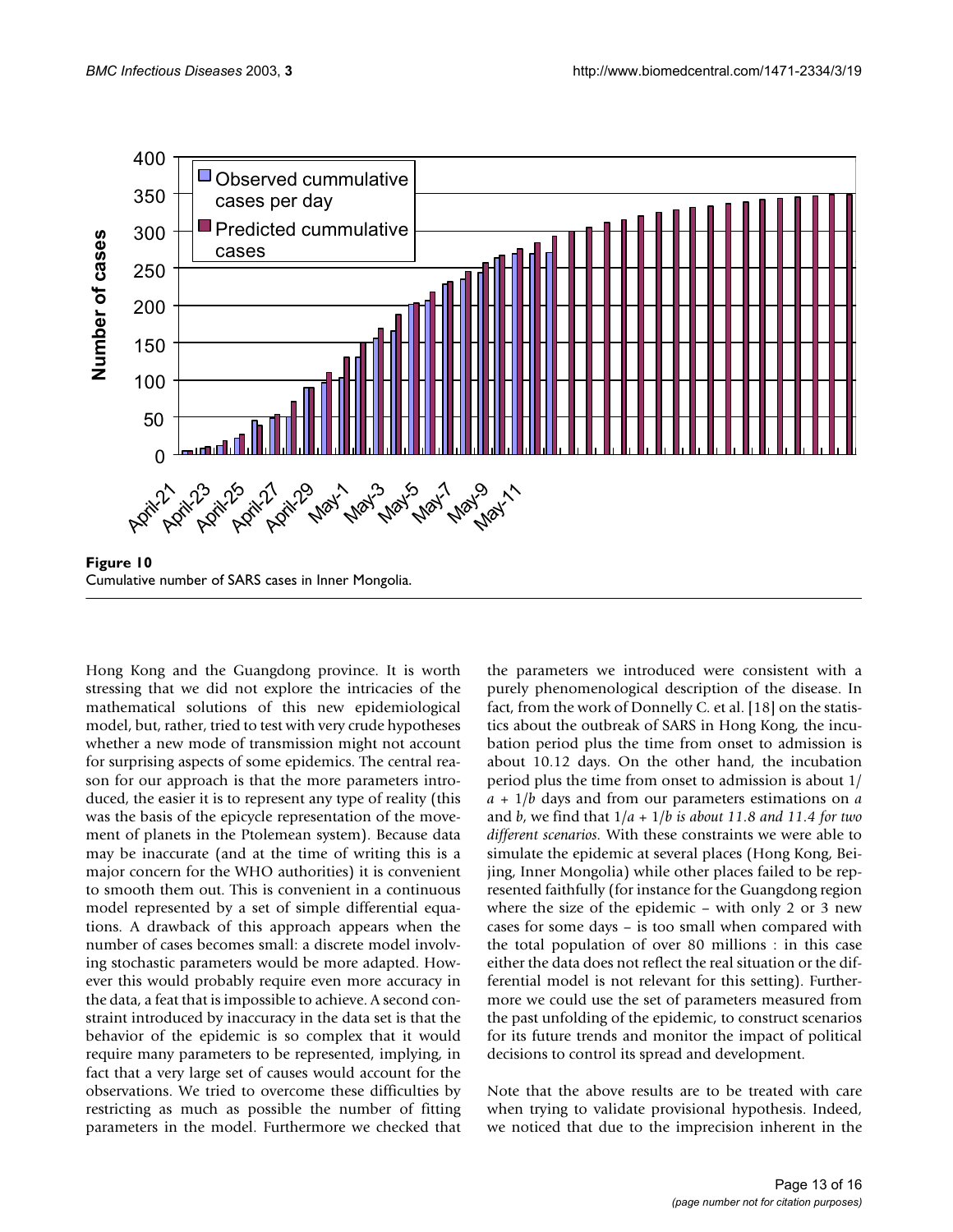<span id="page-14-0"></span>

data many sets of parameters display good fit with the observed time series; however the difference of behaviour between e.g. the final size of the epidemic as given by this simulations is sometimes important (error bars too large) and cannot be reliably asserted in the absence of further investigations. However some qualitative properties of the dynamics of the system under consideration can prove to be important when analysing this epidemic. For instance one important problem is the question of whether the epidemic is under control or not. Contrary to the standard SIR model where this question has a simple answer, here we cannot say that the epidemic is under control when the number of admission per day decreases; indeed in the SEIR models, it may happen that momentarily the number of people in the Infective class is low while the Exposed class is still high (they have not yet been infectious); thus the epidemic may seem stopped but will then be out of control again when in people in the Exposed class migrate to the Infected class and will start contaminating other people (especially if sanitary security policy has been relaxed). Thus an effective policy necessarily takes into account the time required for the Exposed (E) class to become infectious and will require zero new cases during all the period. The double epidemic can have a flat, extended peak and short tail compared to a single epidemic, and it may have more than one peak because of the latency so that claims of success may be premature.

An interesting outcome of the present model is that it can point out places where either the model does not hold (indicating that there are other causes interfering with the disease) or that data collection is not accurate (providing a way to political authorities to enforce a new policy for identifying patients and collecting data). A second, perhaps more comforting consequence is that it suggests that a vaccine will be possible: indeed, in our model one form of the virus (or, alternatively, other viruses displaying cross immunity) is protecting against SARS. This is typically what is expected from a vaccine and this is perhaps what is witnessed with the apparent low infection rate or, at least mild infection, in children and young adults (an observation that needs to be fully documented). We should however remain cautious, since vaccination against coronaviruses is not always straightforward [16]. If our model is right, then it is likely that virus B gave several different types of A variants, causing SARS with a variety of virulence. This may also account for some of the variability observed at different places. This might be substantiated by sequencing CoV genomes isolated from many patients. If this were true, then the reservoir might be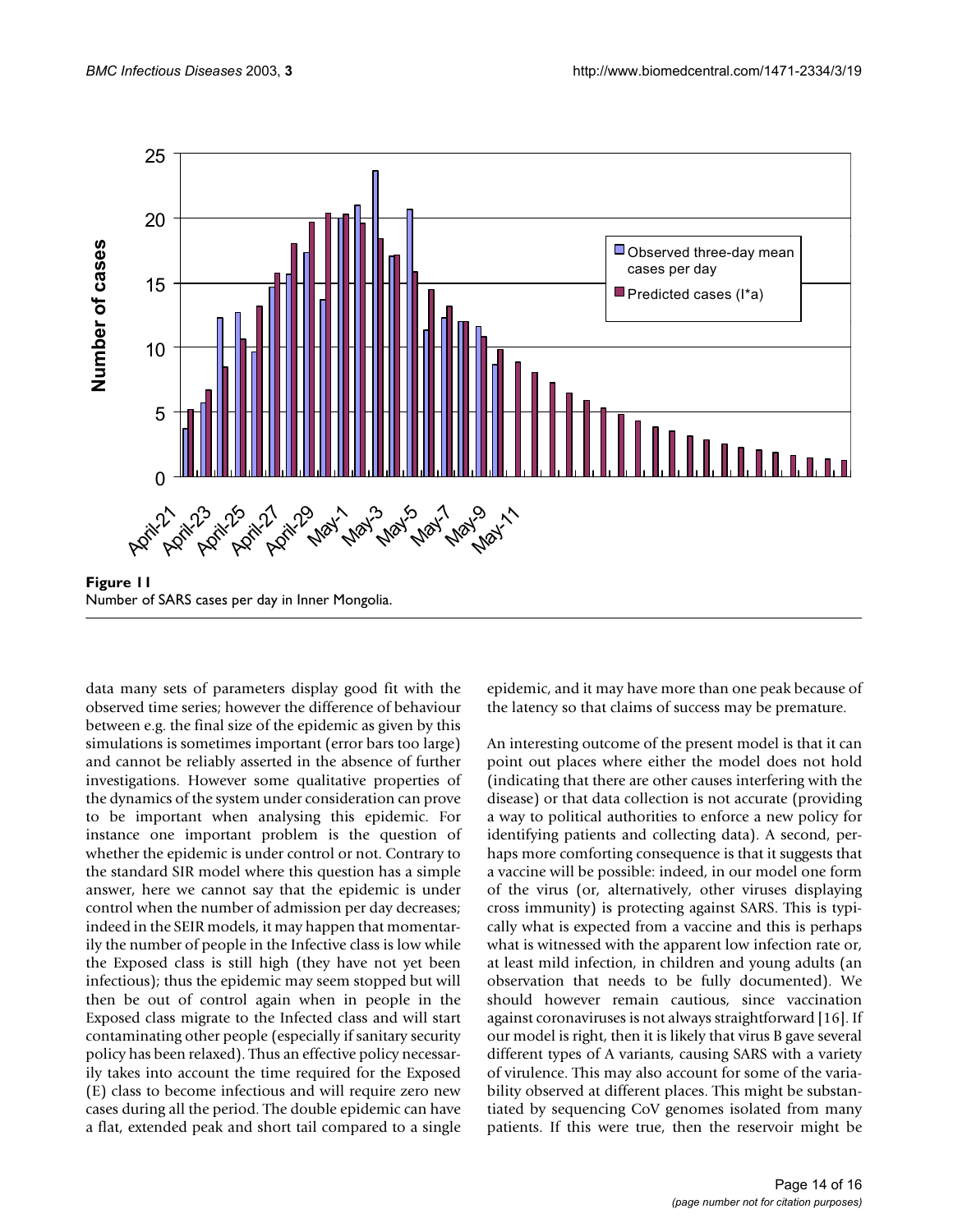much larger than suspected and SARS may happen again when the weather cools down in autumn. Our model would then be useful to enforce proper precautionary measures immediately.

Finally, there are many other possible scenarios, and as stated in the conclusion of the WHO panel held on 15–17 May 2003 in Geneva: "Participants from the main outbreak sites noted the striking similarity of the pattern of outbreaks in different countries and the consistent effectiveness of specific control measures, including early identification and isolation of patients, vigorous contact tracing, management of close contacts by home confinement or quarantine, and public information and education to encourage prompt reporting of symptoms. The effectiveness of these measures was observed in all outbreak sites under widely varying conditions, supporting the overall WHO view that SARS can be contained and driven back out of its new human host." The present work aims at helping exploring one possible route accounting for at least some of the features of the epidemic.

# **Conclusions**

The first conclusion of the present work is that except at very restricted places recording a simple event, such as the Amoy Gardens Estate outbreak, the SIR model cannot represent the unfolding of the SARS epidemic, even at its first steps. This indicates that the simple model of contagion by a single stable virus does not hold. The second conclusion is that, at least in some regions, data may be inaccurate to account for the reality of the epidemic. This is true in various parts of mainland China and can be accounted for by the large variation in SARS symptoms, and perhaps in provinces next to Beijing, by underreporting. Finally, this study sends a message of hope: lack of fitting of predicted curves with actual recent data indicate that the containment measures decided by the WHO and relayed by governments are effective. Furthermore, this model, that assumes that a mild epidemic protects against SARS would predict that a vaccine is possible, and may soon be created. It also suggests that there might exist a SARS precursor in a large reservoir, prompting for implementation of precautionary measures when the weather cools down.

# **Competing interests**

None declared.

# **Authors' contributions**

TW Ng derived the system of non-linear differential equations governing the SEIRP model, collected the figures of SARS cases in different cities, carried out some numerical simulations and the parameters estimations.

GT contributed to the derivation of the differential equations that describe the model, carried out numerical simulations and the parameter fitting procedures.

AD provided the biological background for setting up the model and proposed, based on the 1983–1985 outbreak of coronavirus infection in European pigs the "double epidemic" hypothesis.

### **Acknowledgements**

The authors acknowledge helpful discussions with Prof. B. Perthame from Paris VI University, Dr. W.K. Ching and Prof. N. Mok from the University of Hong Kong.

#### **References**

- Rasschaert D, Duarte M and Laude H: Porcine respiratory coro**navirus differs from transmissible gastroenteritis virus by a few genomic deletions.** *J Gen Virol* 1990, **71 ( Pt 11):**2599-2607.
- 2. Compton SR, Barthold SW and Smith AL: **[The cellular and molec](http://www.ncbi.nlm.nih.gov/entrez/query.fcgi?cmd=Retrieve&db=PubMed&dopt=Abstract&list_uids=8384676)[ular pathogenesis of coronaviruses.](http://www.ncbi.nlm.nih.gov/entrez/query.fcgi?cmd=Retrieve&db=PubMed&dopt=Abstract&list_uids=8384676)** *Lab Anim Sci* 1993, **43:**15-28.
- 3. Haijema BJ, Volders H and Rottier PJ: **[Switching species tropism:](http://www.ncbi.nlm.nih.gov/entrez/query.fcgi?cmd=Retrieve&db=PubMed&dopt=Abstract&list_uids=152114) [an effective way to manipulate the feline coronavirus](http://www.ncbi.nlm.nih.gov/entrez/query.fcgi?cmd=Retrieve&db=PubMed&dopt=Abstract&list_uids=152114) [genome](http://www.ncbi.nlm.nih.gov/entrez/query.fcgi?cmd=Retrieve&db=PubMed&dopt=Abstract&list_uids=152114)[.](http://www.ncbi.nlm.nih.gov/entrez/query.fcgi?cmd=Retrieve&db=PubMed&dopt=Abstract&list_uids=12663759)** *J Virol* 2003, **77:**4528-4538.
- 4. Enjuanes L, Sanchez C, Gebauer F, Mendez A, Dopazo J and Ballesteros ML: **[Evolution and tropism of transmissible gastroen](http://www.ncbi.nlm.nih.gov/entrez/query.fcgi?cmd=Retrieve&db=PubMed&dopt=Abstract&list_uids=8209753)[teritis coronavirus.](http://www.ncbi.nlm.nih.gov/entrez/query.fcgi?cmd=Retrieve&db=PubMed&dopt=Abstract&list_uids=8209753)** *Adv Exp Med Biol* 1993, **342:**35-42.
- 5. Ballesteros ML, Sanchez CM, Martin-Caballero J and Enjuanes L: **[Molecular bases of tropism in the PUR46 cluster of transmis](http://www.ncbi.nlm.nih.gov/entrez/query.fcgi?cmd=Retrieve&db=PubMed&dopt=Abstract&list_uids=8830541)[sible gastroenteritis coronaviruses.](http://www.ncbi.nlm.nih.gov/entrez/query.fcgi?cmd=Retrieve&db=PubMed&dopt=Abstract&list_uids=8830541)** *Adv Exp Med Biol* 1995, **380:**557-562.
- 6. Ballesteros ML, Sanchez CM and Enjuanes L: **[Two amino acid](http://www.ncbi.nlm.nih.gov/entrez/query.fcgi?cmd=Retrieve&db=PubMed&dopt=Abstract&list_uids=9018137) [changes at the N-terminus of transmissible gastroenteritis](http://www.ncbi.nlm.nih.gov/entrez/query.fcgi?cmd=Retrieve&db=PubMed&dopt=Abstract&list_uids=9018137) coronavirus spike protein result in the loss of enteric [tropism.](http://www.ncbi.nlm.nih.gov/entrez/query.fcgi?cmd=Retrieve&db=PubMed&dopt=Abstract&list_uids=9018137)** *Virology* 1997, **227:**378-388.
- 7. Anderson R and May R: **Infectious diseases in humans.** *Oxford, Oxford University Press*; 1991.
- 8. Murray JD: **Mathematical Biology.** 2ndth edition. *Berlin, Springer Verlag*; 1993.
- 9. Bailey NJT: **The Mathematical theory of Infectious Diseases and its Applications.** *London, Griffin*; 1975.
- 10. Garwes DJ: **[Transmissible gastroenteritis.](http://www.ncbi.nlm.nih.gov/entrez/query.fcgi?cmd=Retrieve&db=PubMed&dopt=Abstract&list_uids=2839932)** *Vet Rec* 1988, **122:**462-463.
- 11. Brauer F and Castillo-Chavez C: **Mathematical Models in Population Biology and Epidemiology.** *Berlin, Springer Verlag*; 2001.
- 12. Anderson H and Britton T: **Stochastic Epidemic models and Their Statiatical Analysis.** *Lecture Notes in Statistics Volume 151*. *New York, Springer*; 2000.
- 13. Diekmann O and Heesterbeek J: **Mathematical Epidemiology of Infectious disease.** *Wiley Series in Mathematical and Computational Biology Chichester, Wiley*; 2000.
- 14. Fouchier RA, Kuiken T, Schutten M, Van Amerongen G, Van Doornum GJ, Van Den Hoogen BG, Peiris M, Lim W, Stohr K and Osterhaus AD: **[Aetiology: Koch's postulates fulfilled for SARS virus.](http://www.ncbi.nlm.nih.gov/entrez/query.fcgi?cmd=Retrieve&db=PubMed&dopt=Abstract&list_uids=12748632)** *Nature* 2003, **423:**240.
- 15. Laude H, Rasschaert D, Delmas B and Eleouët J-F: **Le coronavirus respiratoire porcin PRCV : un virus émergent pas comme les autres.** *Virologie* 1998, **2:**305-316.
- 16. Saif LJ, van Cott JL and Brim TA: [Immunity to transmissible gas](http://www.ncbi.nlm.nih.gov/entrez/query.fcgi?cmd=Retrieve&db=PubMed&dopt=Abstract&list_uids=7856068)**[troenteritis virus and porcine respiratory coronavirus infec](http://www.ncbi.nlm.nih.gov/entrez/query.fcgi?cmd=Retrieve&db=PubMed&dopt=Abstract&list_uids=7856068)[tions in swine.](http://www.ncbi.nlm.nih.gov/entrez/query.fcgi?cmd=Retrieve&db=PubMed&dopt=Abstract&list_uids=7856068)** *Vet Immunol Immunopathol* 1994, **43:**89-97.
- 17. Hethcote HW: **The Mathematics of Infectious Diseases.** *SIAM Review* 2000, **42:**599-653.
- 18. Donnelly CA, Ghani AC, Leung GM, Hedley AJ, Fraser C, Riley S, Abu-Raddad LJ, Ho LM, Thach TQ, Chau P, Chan KP, Lam TH, Tse LY, Tsang T, Liu SH, Kong JH, Lau EM, Ferguson NM and Anderson RM: **[Epidemiological determinants of spread of causal agent](http://www.ncbi.nlm.nih.gov/entrez/query.fcgi?cmd=Retrieve&db=PubMed&dopt=Abstract&list_uids=12781533) [of severe acute respiratory syndrome in Hong Kong.](http://www.ncbi.nlm.nih.gov/entrez/query.fcgi?cmd=Retrieve&db=PubMed&dopt=Abstract&list_uids=12781533)** *Lancet* 2003, **361:**1761-1766.